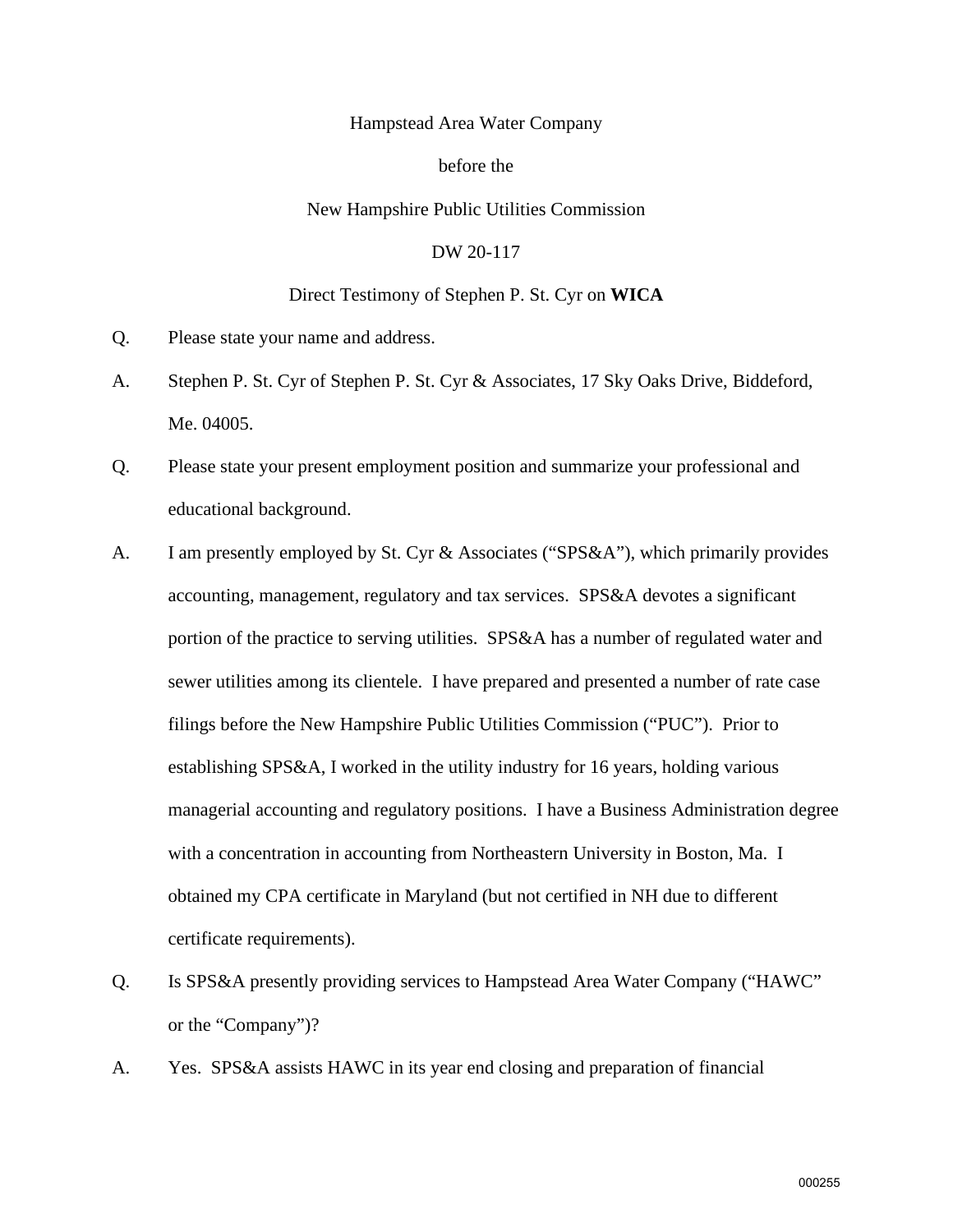statement and tax returns. SPS&A assists HAWC in various regulatory filings including expansion of its franchise, financing of construction projects and adjusting rates. SPS&A has been engaged to prepare the various rate case exhibits, supporting schedules and written testimony.

- Q. What is the purpose of your **WICA** testimony?
- A. The purpose of my **WICA** testimony is to support HAWC's efforts to implement a water infrastructure and conservation adjustment, to develop plant costs and to propose a surcharge for recovery of such costs.
- Q. Please provide an overview of the **WICA** rate filing.
- A. The Company is proposing a Water Infrastructure and Conservation Adjustment ("WICA"). The purpose of the WICA is to recover the fixed costs (return, depreciation, property taxes and income taxes) of certain PUC approved non- revenue producing system production and customer meters purchased, installed and placed in service between rate cases.
- Q. What are the benefits to the Company and its customers of WICA?
- A. Aside from recovering such costs, the **WICA** provides the Company with the resources to accelerate meter replacements for the purpose of improving the reliability of meter readings to potentially reduce water loss and to more accurately measure water consumed by customers.
- Q. Over what period of time is the Company proposing to expend funds and recover such funds?
- A. The Company proposes to expend funds over three years for the twelve months ending September 30, 2021, September 30, 2022 and September 30, 2023 and to begin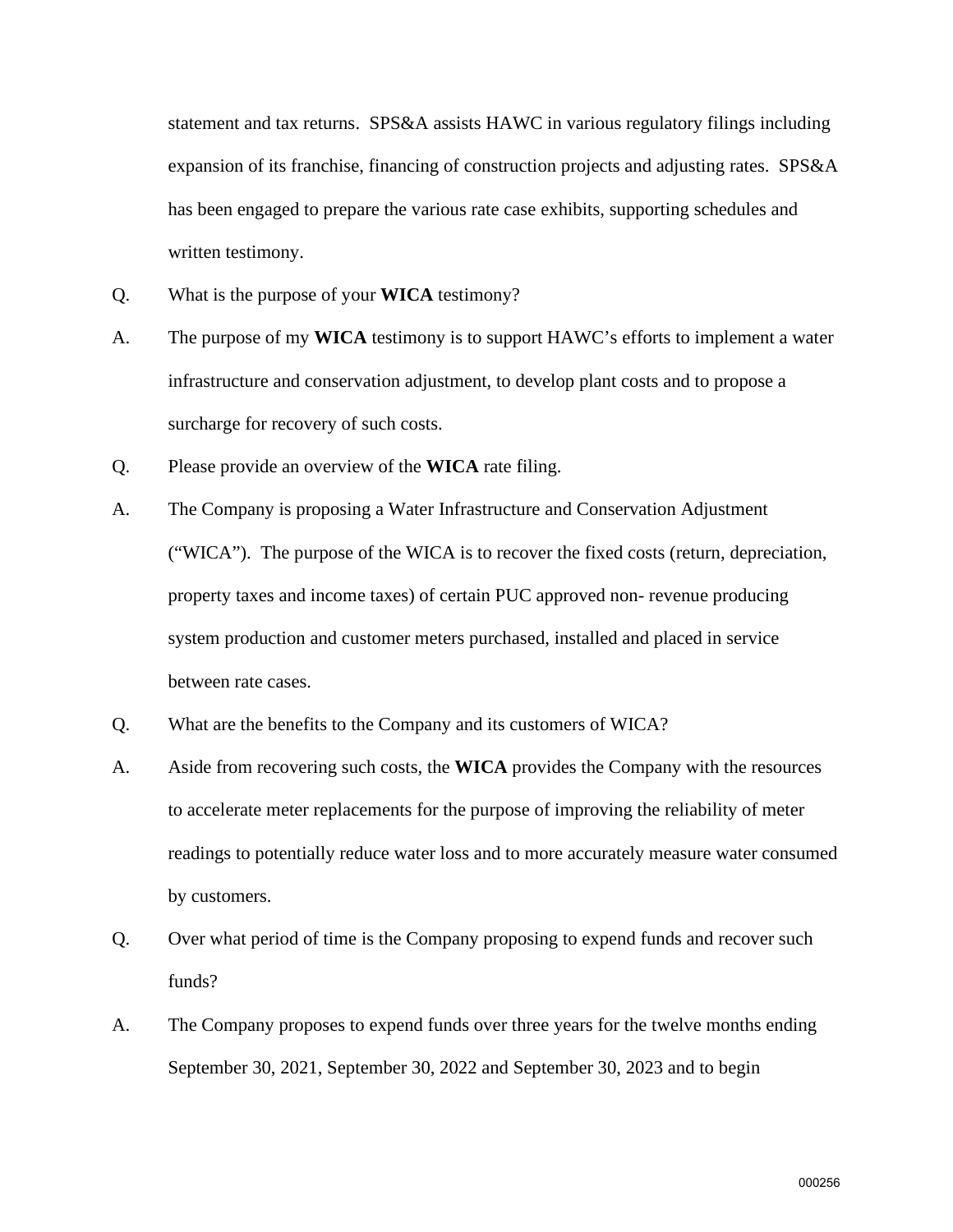recovering such funds January 1 of the following year.

- Q. What type of plant and at what cost is the Company proposing?
- A. The Company proposes to replace production meters and customer meters. Many of the existing production meters have been in service a number of years and are in need of replacement. New production meters would provide more accurate readings of the water being produced. Many of the existing customer meters have also been in service a number of years and are in need of replacement. New customer meters would provide more accurate readings of the water being consumed. New production meters and new customer meters would enable the Company to better measure the amount of water loss and, as a result, to better be able to target its leak detection, with the result being less water loss. The Company anticipates expending \$79,500, \$111,500 and \$111,500 in the twelve months ending 9/30/21, 9/30/22 and 9/30/23, respectively.
- Q. When would the first proposed surcharge occur?
- A. The first surcharge would be effective  $1/1/22$ , based on the actual costs incurred during the twelve months ending 9/30/21.
- Q. Are there supporting schedules?
- A. Yes, there are 3 supporting schedules.
- Q. Please explain the 3 supporting schedules.
- A. WICA Schedule 1 shows a monthly surcharge per customer of \$0.26. It is derived by dividing the total revenue requirement by the average number of general customers by the 12 months  $(\$10,833 / 3,533 / 12)$ . WICA Schedule 2 shows the proposed revenue requirement effective 1/1/22. The total revenue requirement amounts to \$10,833. It is derived by applying the proposed pro forma rate of return in DW 20-117 to the net